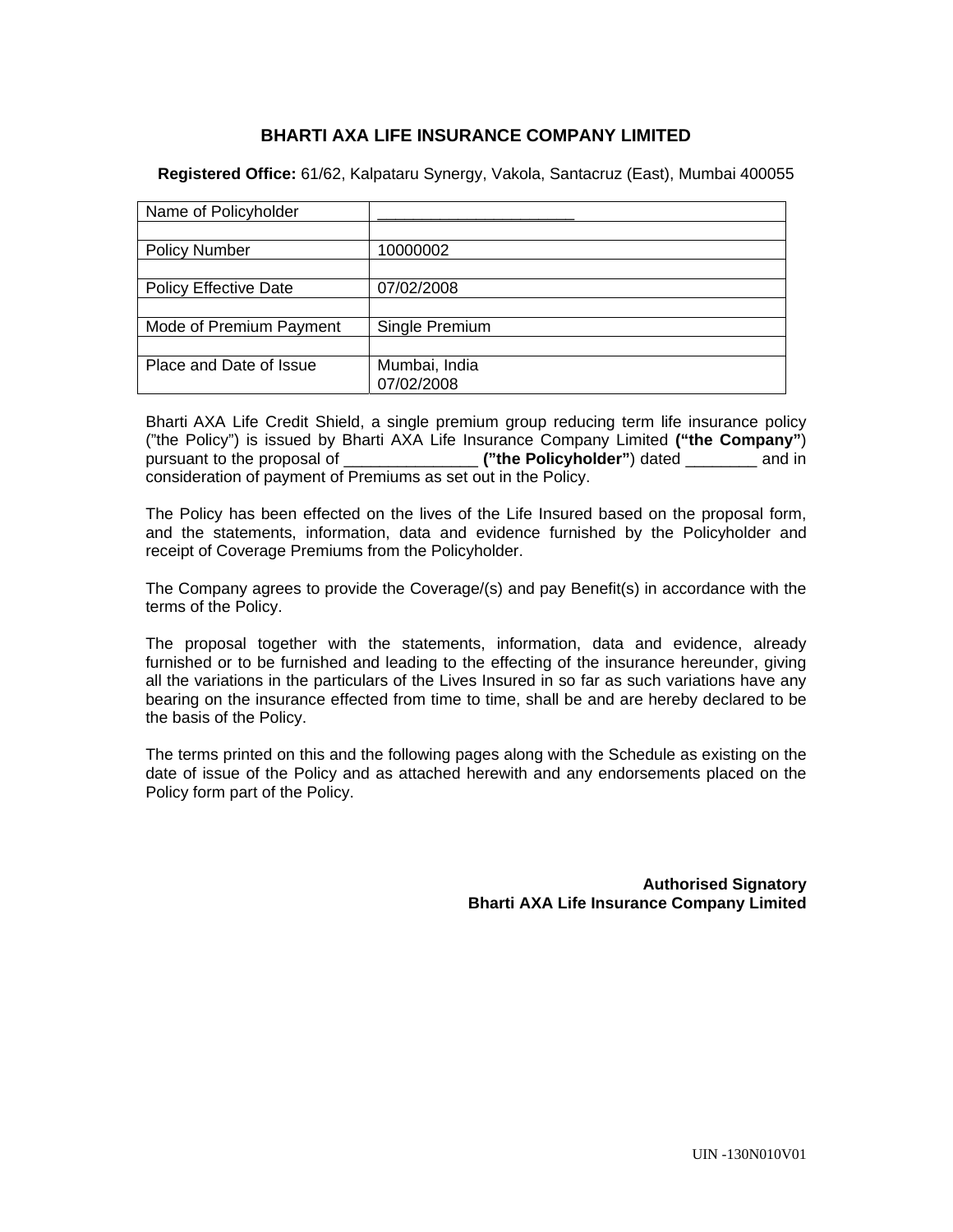# **I. DEFINITIONS**

**"Age"** means the age at last birthday, in completed years attained by the Life Insured as on the Effective Date of Coverage.

**"Accidental Death"** means traumatic death of the Life Insured caused solely by external, violent, unforseeable and visible means, occuring independently of any other causes and within ninety days of such trauma, proved to the satisfaction of the Company.

**"Accidental Death Benefit"** means an amount equal to 50% of the Death Benefit and is payable in the event of Accidental Death of the Life Insured, while the Coverage is in force.

**"Beneficiary/(ies)"** means the individual/(s) nominated by the Life Insured to receive the Benefit in the event of the death of the Life Insured provided the Coverage is in force and whose name/(s) have been entered in the records kept by the Policyholder as being eligible for the Benefits under the Policy and notified to the Company including any change of the nominated Individual which the Life Insured intimates in writing to the Company.

**"Benefits"** means the Death Benefit and in the event of death due to accident, the Death Benefit and the Accidental Death Benefit.

**"Certificate of Insurance"** means a statement evidencing the Coverage of the Life Insured under the Policy, subject to the terms and conditions of the Policy.

**"Coverage"** means the life insurance effected in respect of each Life Insured under the Policy and as mentioned in the Certificate of Insurance.

**"Coverage Premium"** means the premium payable by the Policyholder to the Company to effect the Coverage in respect of each Life Insured under the Policy.

**"Coverage Term"** means the period of Coverage for which the Life Insured is covered under the Policy, commencing from the Effective Date of Coverage to the Termination Date of Coverage and shall be of a term of at least one year but not exceeding five completed years and as mentioned in the Certificate of Insurance.

**"Death Benefit"** means the benefit payable on the death of the Life insured as mentioned in the Certificate of Insurance while the Coverage is in force.

**"Effective Date of Coverage"** means the date of commencement of Coverage in respect of a Life Insured under the Policy pursuant to the provision on Commencement of Coverage.

**"Individual/(s)"** shall deem to mean only natural person(s) and not any other entity juristic, legal or otherwise.

**"Issue Date"** means the date of issue of Certificate of Insurance in respect of each Life Insured.

**"Life Insured/Lives Insured"** means the individuals who has been granted and is in receipt of the proceeds of the loan from the Policyholder and whose Coverage is in effect under the Policy and whose names appear in the list of life/(ves) insured available with the Company as having been covered under the Policy.

**"Policy"** means the Bharti AXA Life Credit Shield which is a single premium group reducing term life insurance product issued to the Policyholder for securing the payment of the Benefits to the Lives Insured.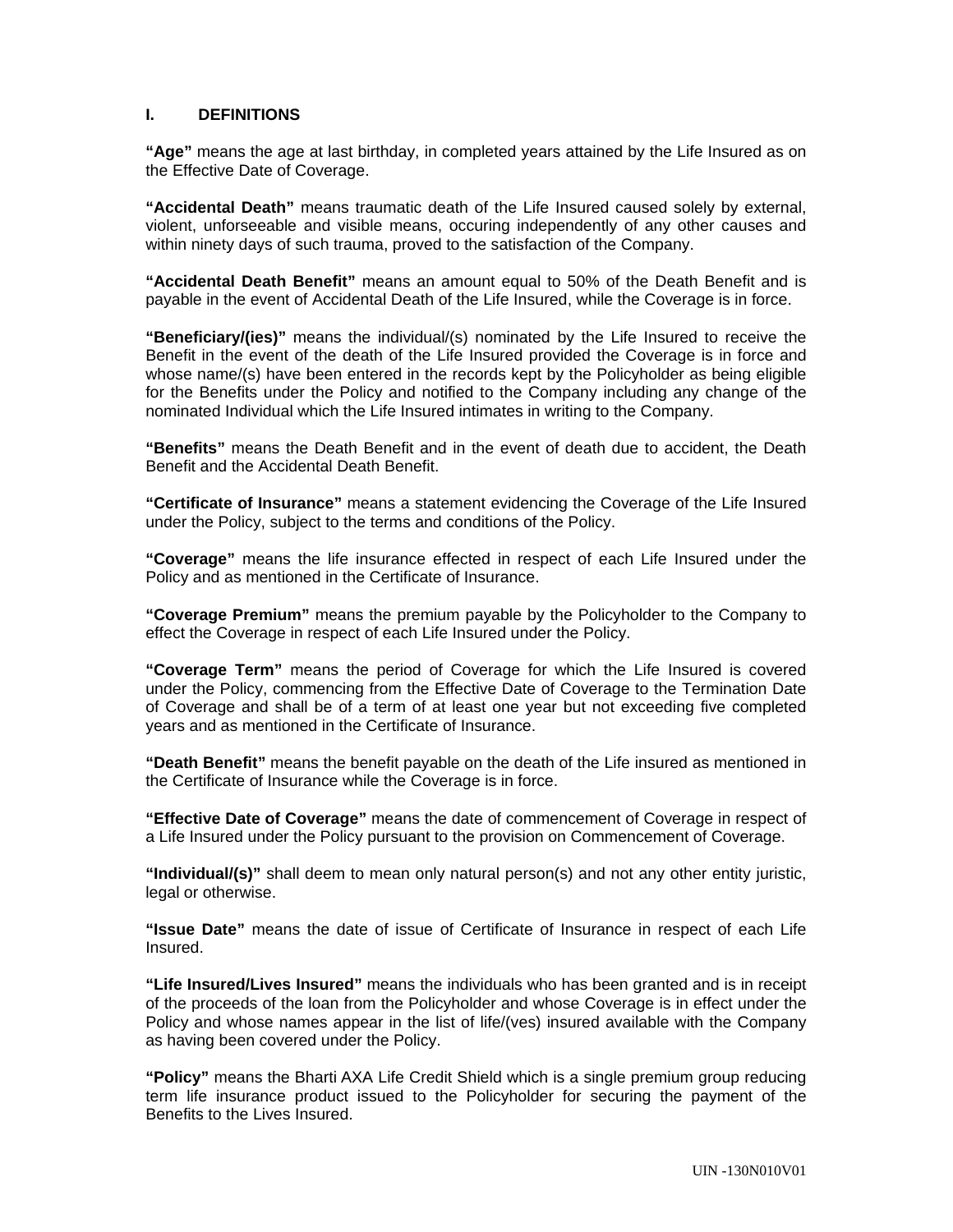**"Policyholder"** means \_\_\_\_\_\_\_\_\_\_\_\_\_\_\_\_\_\_, the holder of the Policy.

**"Policy Effective Date"** means the date of commencement of the Policy

**"Termination Date"** means the date on which the Coverage of the Life Insured ceases under the Policy for any reason whatsoever.

**"The Company"** means Bharti AXA Life Insurance Company Limited.

**"Unexpired Coverage Term"** for this purpose means the Coverage Term (in months) less the period (in months) from Effective Date of Coverage to Termination Date/Date of modification of Coverage.

### **II. GENERAL PROVISIONS**

### **Non-participating Policy**

The Policy is not entitled to participate in the distribution of surplus that may be declared by the Company from time to time.

### **Eligibility conditions**

An individual shall be eligible to be covered under the Policy on the basis of the following conditions:

- 1. has taken a loan from the Policyholder;
- 2. has a minimum outstanding loan of Rs.20,000 but not exceeding Rs.10 lakhs;
- 3. has a minimum loan term of at least one year but not exceeding five years;
- 4. has attained the age of 18 years but not exceeded 60 years;
- 5. is in good health and has submitted the evidence of good health and insurability in the format prescribed by the Company.

### **Evidence of good health and insurability**

The Policyholder shall maintain the evidence of good health and insurability as required by the Company in the form (Declaration of Good Health) and manner prescribed by the Company in respect of each Life Insured covered under the Policy and furnish the same to the Company as and when required.

### **Proof of age**

The Coverage Premium in respect of a Life Insured is calculated based on the Age of the Life Insured recorded in the list of Lives Insured. The Company may require proof of age as per the standard age proofs prescribed by the Company in respect of Lives Insured. If an incorrect Age is provided in respect of a Life Insured, the Company will adjust the Coverage and the Coverage Premium, based on the correct age of the Life Insured. If the Life Insured's actual age is such that it would have made the Life Insured ineligible for the Coverage, then the Company reserves the right, at its discretion, to take such action as it deems fit, including termination of the Coverage and forfeiture of Coverage Premium received in respect of such Life Insured.

### **Disclosures - section 45 of the Insurance Act, 1938**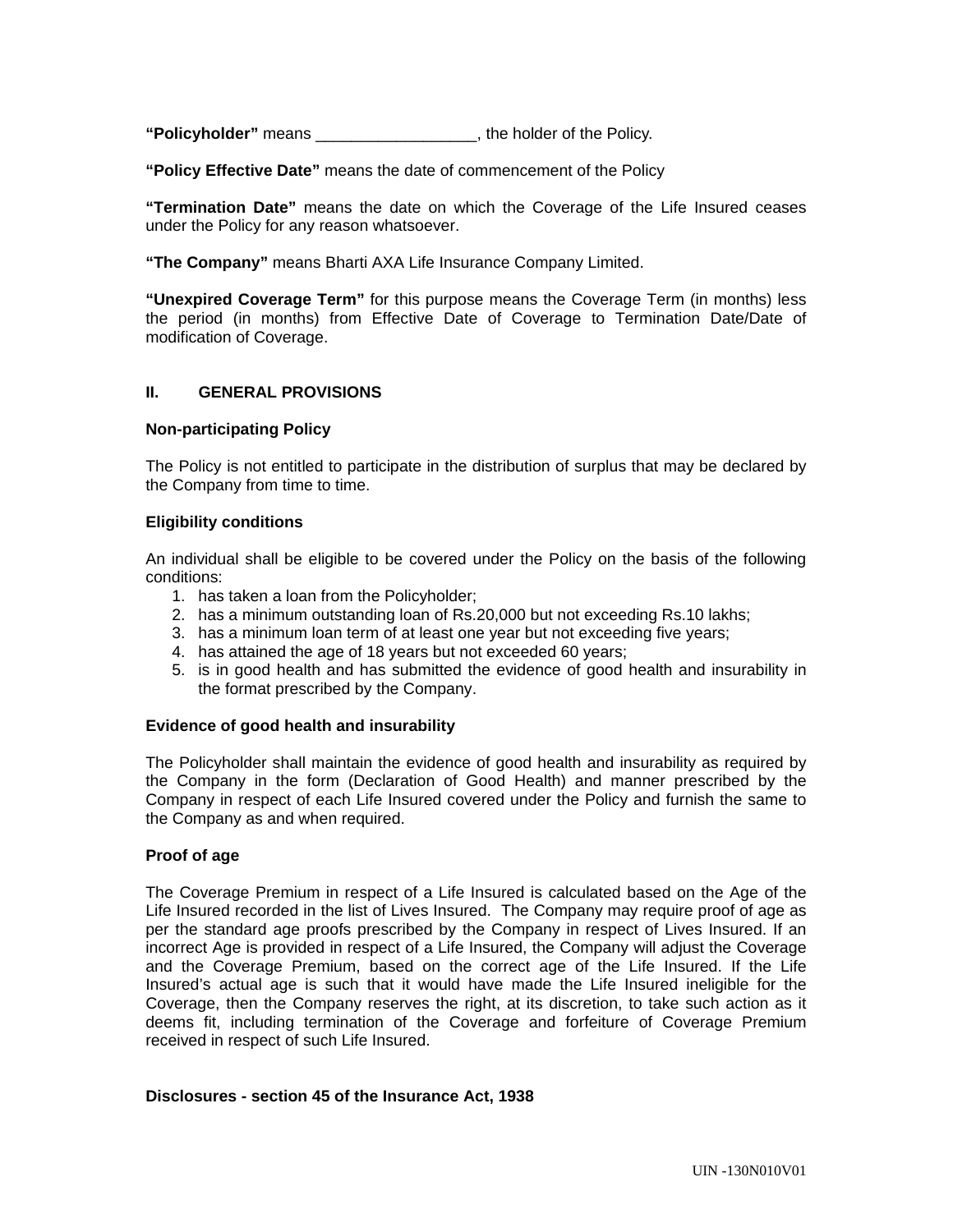The Policy has been issued and the Coverages herein have been granted on the representation of the Policyholder that the Policyholder and to the best of the knowledge of the Policyholder, Lives Insured have made and/or have caused to be made full disclosures of all relevant facts and circumstances. Any concealment, non-disclosure, misrepresentation or fraud shall render the Policy and the Coverages herein liable for termination and/ or voidable at the option of the Company and also forfeiture of the Coverage Premium(s) received, at the discretion of the Company.

No Policy or Coverage shall, after the expiry of two years from the date on which it was effected, be called in question by the Company on the ground that a statement made in the proposal for insurance or in any report of a medical officer, or referee, or friend of the insured, or in any other document leading to the issue of the Policy or grant of Coverage/(s), was inaccurate or false, unless the Company shows that such statement was on a material matter or suppressed facts which it was material to disclose and that it was fraudulently made by the Policyholder/Life Insured and that the Policyholder/Life Insured knew at the time of making it that the statement was false or that the Policyholder/Life Insured suppressed facts which were material to disclose.

# **Commencement of Coverage**

Coverage in respect of all eligible individuals to be insured will commence with effect from the Effective Date of Coverage and subject to completion of all the following conditions and continuation of such conditions during the Coverage Term:

- 1. the proposed Life Insured has utilised the proceeds of the loan
- 2. the Company has received all the particulars of the proposed Life Insured as per the prescribed format provided by the company;
- 3. the Company has received the Coverage Premium in respect of the proposed Life Insured;
- 4. the Company has accepted the risk for the proposed Life Insured;.

# **Data and information**

- 1. The Policyholder shall furnish to the Company all such data, information and evidence as the Company may reasonably require in writing with regard to any matter with regard to or affecting the Coverages effected or to be effected under the Policy and the Company shall not be liable for any action taken in good faith upon any data, information or evidence so furnished which shall be or shall prove to have been erroneous or inaccurate.
- 2. The Policyholder shall maintain the data, information, evidence pertaining to the list of Life/(ves) Insured to calculate the Coverage Premiums and to ensure that the terms of the Policy are fulfilled alongwith the data, information and evidence on the list of Beneficiaries. Such data and information (in original or notarised photostat copies thereof) available with the Policyholder as have a bearing on the Coverages hereunder shall be open for inspection by the Company on prior written notice and during normal working hours of the Policyholder. The Policyholder shall furnish the list of Lives Insured alongwith the List of Beneficiaries (including any change thereof) to the Company on a daily basis. An intimation by electronic mode shall be construed as a good, valid, sufficient and effective communication of the List of Beneficiaries.
- 3. The Policyholder will issue a Certificate of Insurance for each Coverage on behalf of the Company. The Policyholder and the Company shall carry out a reconciliation of the list of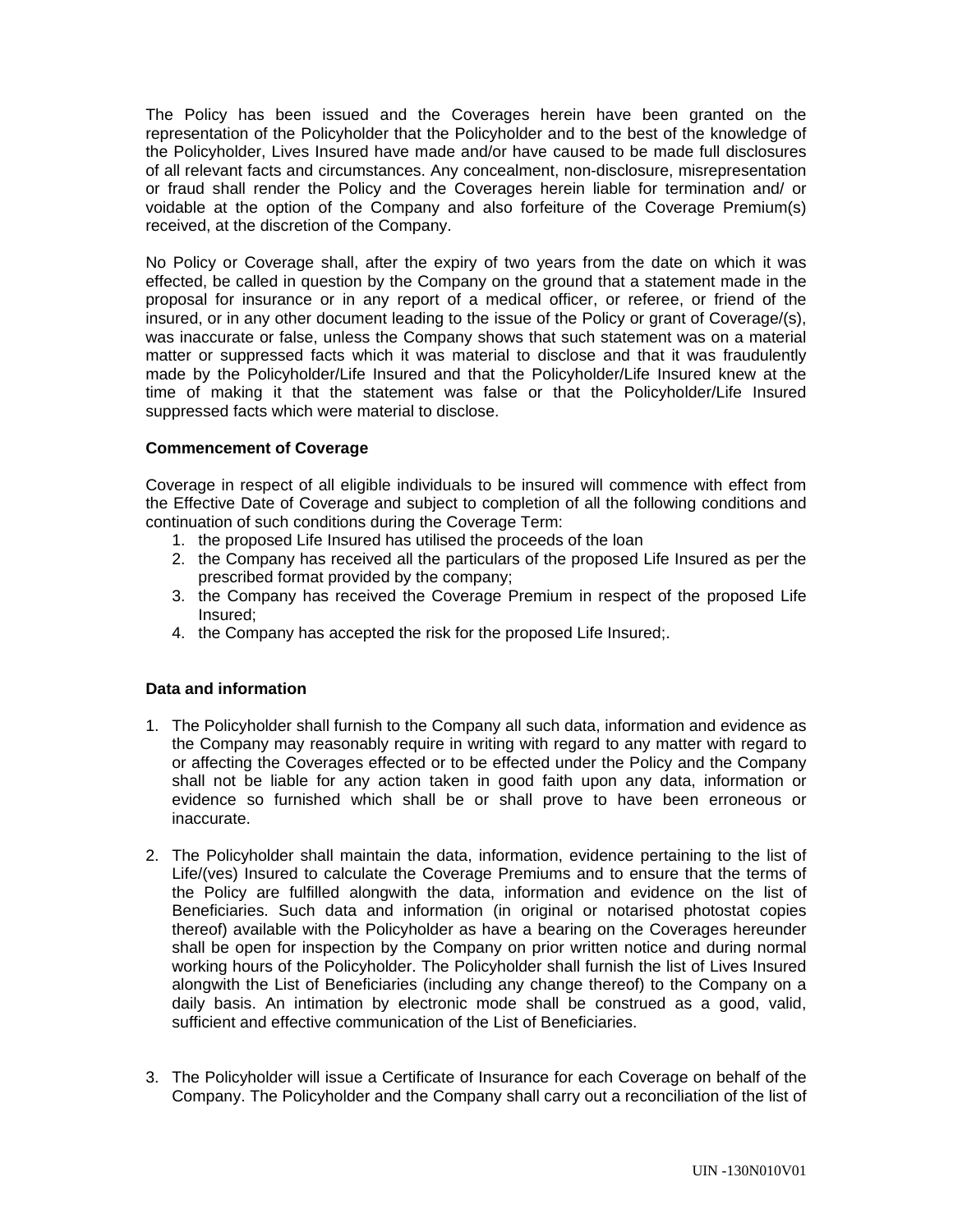Certificates of Insurance issued by the Policyholder on a daily basis with the list of Lives Insured available with the Company.

- 4. The Company and the Policyholder shall maintain in utmost confidence all information in their possession relating to the other party and shall comply with all relevant legislation pertaining to protection of personal information of the Lives Insured.
- 5. The Policyholder shall be responsible for any loss, liability, damages that may arise on account of delay in or not providing of information, providing incorrect/false information to the Company at any stage including at the time of claim for the Benefit, non-payment / withholding of payment / short payment to the Beneficiary/(ies), issuance of a Certificate of Insurance to an individual who is not a Life Insured as per the list of Lives Insured available with the Company or issuance of a Certificate of Insurance that does not reconcile with the Coverage details of the Life Insured available with the Company.
- 6. In the event the Company is required to honour a claim in respect of an individual who has not fulfilled the terms of the section on Commencement of Coverage,- then the Policyholder shall indemnify the Company for any and all costs, penalties, expenses, damages, fees (including any lawyer's/advocate's/ attorney's fees) in respect of such a claim.
- 7. The Parties hereby represent and warrant that till the Coverages are in force, neither of them shall violate provisions of any applicable laws, nor do or cause to be done any act which may be detrimental, prejudicial and /or in violation of the terms hereof. The Parties further agree to indemnify and hold the other Party harmless from all losses, claims, damages, costs, penalties, etc. of any kind to which it may be subjected due to any breach or non-compliance of any of the terms of this Agreement.

### **Place and currency**

The Coverage/s effected hereunder shall be expressed in Indian Rupees. All moneys payable to or by the Company under the Policy shall be made in India and in Indian Rupees.

### **Free look option**

If the Life Insured disagrees with any of the terms of the Policy/Coverage, the Life Insured may, within fifteen (15) days of the receipt of the Certificate of Insurance by submitting a letter stating the reasons of objection addressed to the Policyholder or Company enclosing the original Certificate of Insurance, seek to cancel the Coverage under the Policy whereon the Company shall refund to the Policyholder, the Coverage premium paid as respects the said Coverage after deduction of stamp duty and underwriting expenses incurred by the Company in issuing the Coverage.

### **Grievance redressal procedure**

Grievances should first be lodged with the following contact points and subsequently if required to the Insurance Ombudsman whose address can be obtained from the registered office of the Company:

| Department:               | <b>Complaint Cell</b>                      |
|---------------------------|--------------------------------------------|
| <b>Registered Office:</b> | 61/62, Kalpataru Synergy                   |
|                           | Opp. Grand Hyatt, Vakola, Santacruz (East) |
|                           | Mumbai 400055                              |
| Website:                  | www.bharti-axalife.com                     |
| E-mail:                   | group.service@bharti-axalife.com           |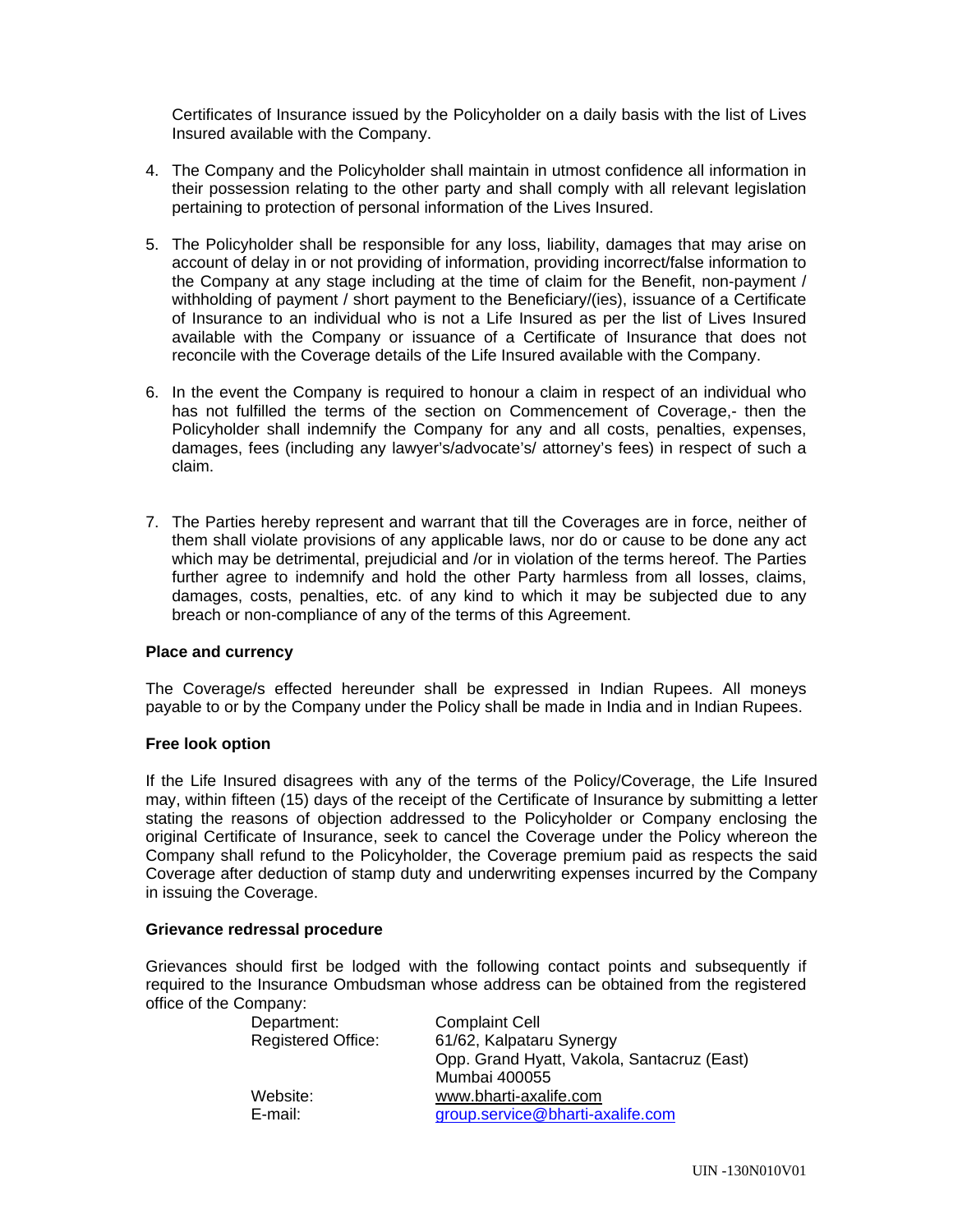### **Communication**

|                           | All communication in relation to the Policy shall be addressed to any of the following: |
|---------------------------|-----------------------------------------------------------------------------------------|
| Department:               | <b>Service Delivery</b>                                                                 |
| <b>Registered Office:</b> | 61/62, Kalpataru Synergy                                                                |
|                           | Opp. Grand Hyatt, Vakola, Santacruz (East)                                              |
|                           | Mumbai 400055                                                                           |
| Website:                  | www.bharti-axalife.com                                                                  |
| E-mail:                   | group.service@bharti-axalife.com                                                        |
| Toll Free no.:            | 1800 425 1350 (MTNL/BSNL subscribers)                                                   |
| Toll Free no.:            | 1800 102 4444 (Airtel subscribers)                                                      |
| Phone:                    | 020-40182300                                                                            |
| Fax:                      | 022-40306347                                                                            |

# **III. COVERAGE PREMIUM AND INCREASE OF COVERAGE**

### **1. Coverage Premium**

The Coverage Premium for the Coverage in respect of each Life Insured will be determined by the Company on the basis of premium rates established by the Company from time to time and detailed in the Schedule I to the Policy and the list of Lives Insured consisting of such information as required by the Company.

The Policyholder shall be solely responsible for remitting the Coverage Premium in respect of each Life Insured while the Policy is in effect and shall ensure prompt remittance of the Coverage Premiums in one lump sum to the Company alongwith a statement providing additions and deletions to the list of Lives Insured in the format prescribed by the Company.

### **2. Increase of Coverage**

Any increase in the existing Coverage on the request of the Life Insured shall be subject to submission of evidence of good health, fulfilling the underwriting requirements, receipt of additional Coverage Premium and receipt of the alteration charge by the Company. The additional Coverage Premium shall be calculated as per the premium rates provided in Schedule I.

The alteration charge shall be calculated as:

10% \* [premium for existing Coverage excluding service tax and education cess \* (Unexpired Coverage Term (in months) / total Coverage Term (in months)], subject to a minimum of Rs.50.

The Policyholder on behalf of the Company shall then accordingly revise the Death Benefit for the said Life Insured and forward a revised Certificate of Insurance to the Life Insured.

# **IV. BENEFITS**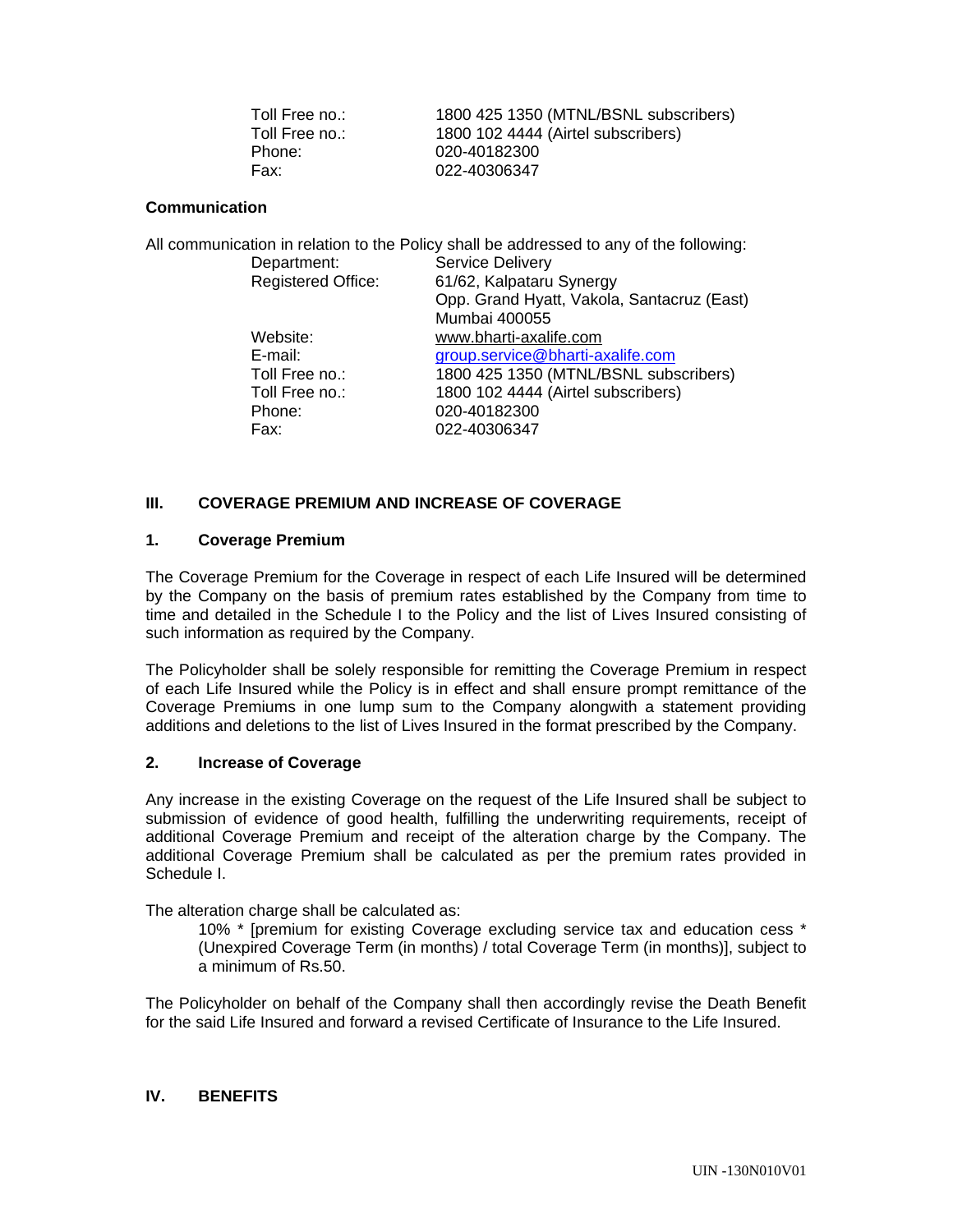The Benefits payable under the Policy to the Beneficiary/(ies) are as under:

- 1. **Death Benefit:** In the event of death of the Life Insured (proved to the satisfaction of the Company), while the Coverage is in force, the Death Benefit shall be payable to the Beneficiary of the Life Insured in accordance with the procedure to Compute Death Benefit mentioned in the Certificate of Insurance issued to the Life Insured covered under the Policy. The Death Benefit is a monthly reducing Coverage calculated on the basis of Coverage, Coverage Term and an assumed fixed interest rate and is subject to an overall limit of Rs.10,00,000 in respect of each Life Insured.
- 2. **Accidental Death Benefit:** The Company shall in addition to the Death Benefit, pay the Accidental Death Benefit to the Beneficiary in the event of Accidental Death of the Life Insured.

On the payment of the Benefits under the Coverage, the Coverage provided to the Life Insured under the Policy would terminate and all liability of the Company in respect of that Life Insured would stand extinguished.

# **V. PROCEDURE FOR REGISTERING AND PAYMENT OF CLAIMS**

- 1. On the death of the Life Insured, the Beneficiary will give written notice and proof of claim to the Policyholder in respect of the Life Insured.
- 2. The Beneficiary shall provide the following primary documents alongwith the written notice for processing the claim:
	- Certificate of Insurance
	- Proof of subsisting loan taken by the Life Insured from the Policyholder.
	- Last attending Doctor's Certificate\Attending Physician's Statement;
	- Copy of Death Certificate duly verified with the original Death Certificate with signature of the employee of the Policyholder with name and employee number;
	- Copies of medical reports duly verified with the original medical reports with signature of the employee of the Policyholder with name and employee number;
	- Death Claim Form (to be submitted by the Policyholder);
	- Declaration of Good Health (to be submitted by the Policyholder)
	- Any other documentation that the Company may consider as material and relevant to the claim

In addition to the above, the following documents are required to be submitted in the event of Accidental Death of the Life Insured:

- Copy of First Information Report verified with the original First Information Report with signature of the employee of the Policyholder with name and employee number
- Post Mortem Report
- Any other documentation that the Company may consider as material and relevant to the claim
- 3. The Company reserves the right to call for any additional information and documents required to satisfy itself as to the validity of the claim.
- 4. The Company shall draw a cheque or draft for payment of Death Benefit in favour of 'Name of Deceased Life Insured Loan A/c No.' and forward it to the Policyholder. The Policyholder shall set-off the Death Benefit amount against the outstanding loan amount of the Life Insured and shall pay the Beneficiary balance amount, if any. The Accidental Death Benefit (if applicable) shall be solely payable to the Beneficiary; however the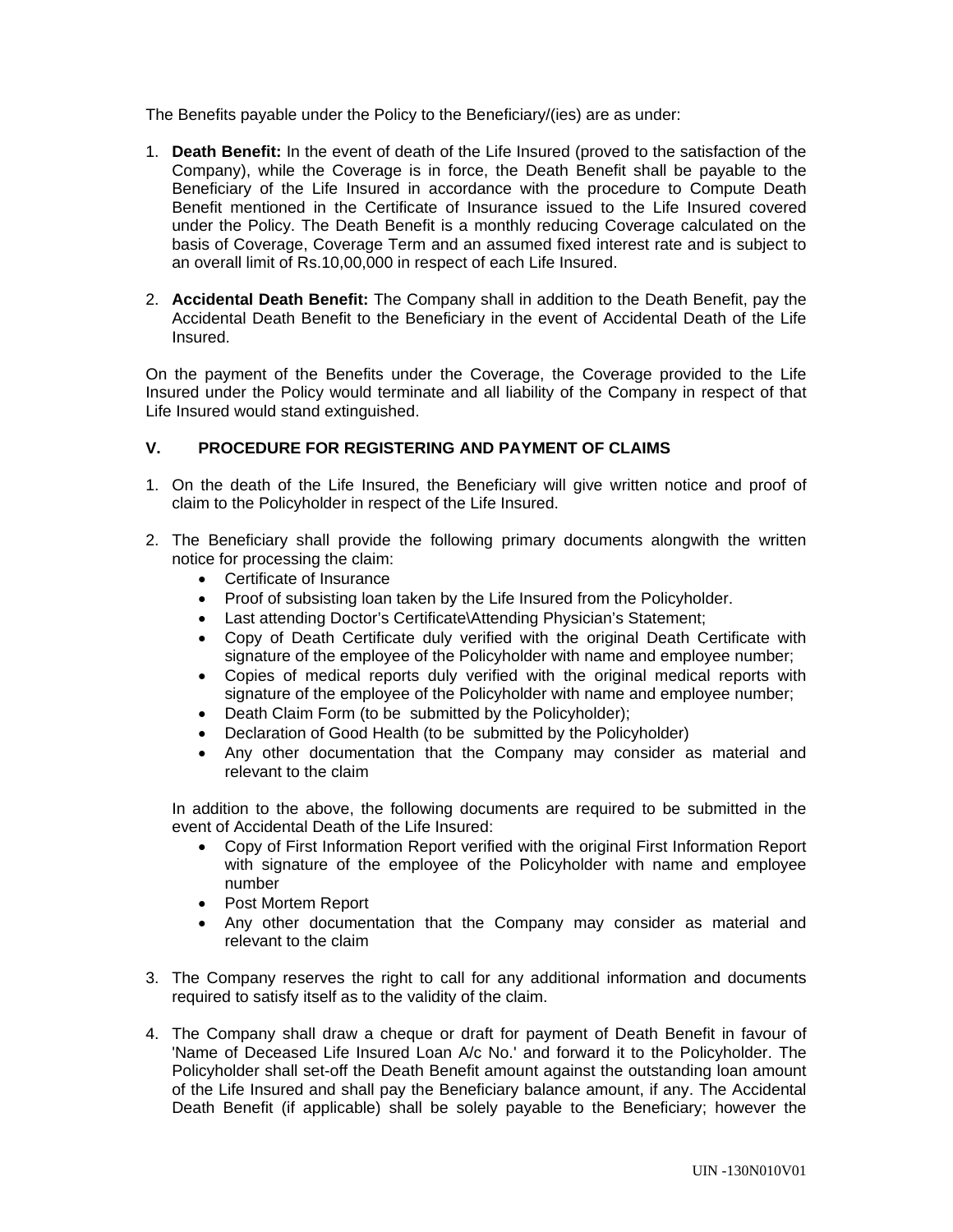Policyholder shall not have any lien on the proceeds of the Accidental Death Benefit against the outstanding loan amount, if any. The Company shall forward the cheque/draft for and towards the Accidental Death Benefit to the Policyholder for disbursement to Beneficiary. The Policyholder shall indemnify and keep indemnified the Company for any claim, damages, losses arising out of negligence, error, delay, short payment or nonpayment of the claim monies by the Policyholder to the Beneficiary/(ies).

5. A communication received via electronic mode in the format agreed upon between the Company and Policyholder, confirming receipt of payment of Benefit/(s) shall be construed as a good, valid, sufficient and conclusive discharge of all liabilities of the Company in respect of any payment of Benefit/(s) to be made under the Policy.

# **VI. EXCLUSIONS**

The payment of Benefits is subject to the following exclusions:

- **1. Suicide**  If a Life Insured, whether medically sane or insane, commits suicide within one year of the Effective Date of Coverage or the date of acceptance of increase in Coverage by the Company, whichever is later, the Coverage of the Life Insured shall terminate and the Company will pay the Surrender Value to the Beneficiary.
- **2. Exclusions for Accidental Death Benefit:** The Company is not liable to pay any Benefit in respect of any Life Insured in the event of death of the Life Insured, directly or indirectly, caused, occasioned, accelerated or aggravated by any of the following:
	- Suicide or self inflicted injury, whether the Life insured is medically sane or insane.
	- War, terrorism, invasion, act of foreign enemy, hostilities, civil war, martial law, rebellion, revolution, insurrection, military or usurper power, riot or civil commotion. War means any war, whether declared or not.
	- Service in the armed forces, or any police organization, of any country at war or service in any force of an international body.
	- Committing an assault, a criminal offence, an illegal activity or any breach of law.
	- Taking or absorbing, accidentally or otherwise, any intoxicating liquor, drug, narcotic, medicine, sedative or poison, except as prescribed by a licensed doctor other than the Life insured.
	- Participation in aviation other than as a fare-paying passenger in an aircraft that is authorised by the relevant regulations to carry such passengers between established aerodromes.
	- Taking part or practicing for any hazardous hobby, pursuit or any race.
	- Hazardous occupations including but not exclusive to mining, deep-sea fishing, forestry, scuba diving.
	- Bodily or mental infirmity or any disease

# **VII. TERMINATION OF COVERAGE**

The Coverage of a Life Insured under the Policy shall terminate on the Termination Date which will be on the date of occurence of the earliest of any of the following events:

| Event 1 | Expiry of the Coverage Term                                       |  |  |  |  |  |
|---------|-------------------------------------------------------------------|--|--|--|--|--|
| Event 2 | On the date on which the Life Insured attains the age of 65 years |  |  |  |  |  |
| Event 3 | Date of the death of the Life Insured during the Coverage Term    |  |  |  |  |  |
| Event 4 | Request for termination of the Coverage by the Life Insured on    |  |  |  |  |  |
|         | submission of a written request to the Policyholder               |  |  |  |  |  |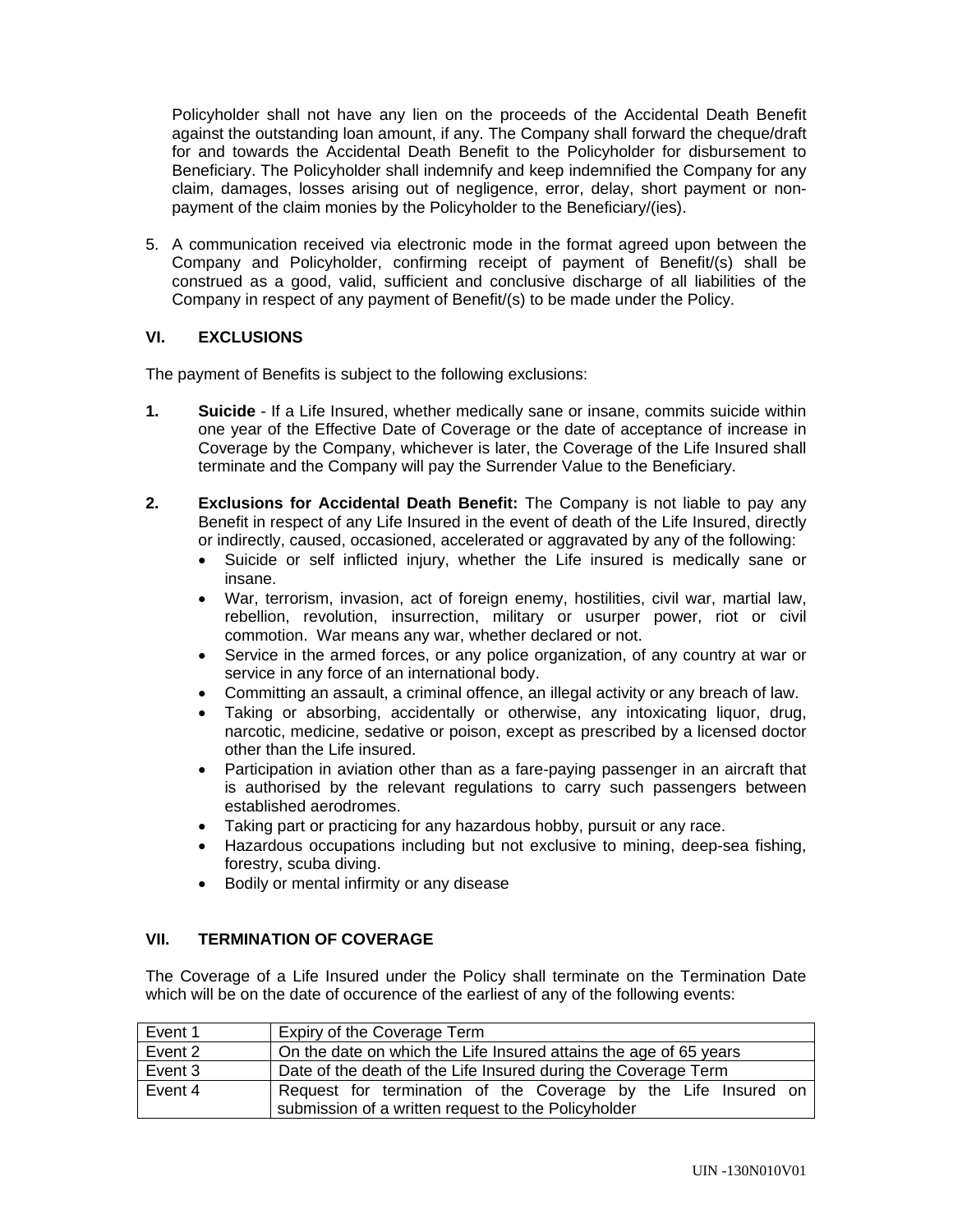| Event 5 | Request for termination of the Coverage by the Policyholder on     |  |  |  |  |  |
|---------|--------------------------------------------------------------------|--|--|--|--|--|
|         | submission of a written request to the Company in the event of     |  |  |  |  |  |
|         | termination of relationship between Policyholder and Life Insured. |  |  |  |  |  |

On the occurrence of the above events, the following shall be applicable:

| Events 1 or 2 | The Company shall cease to pay the Benefits under the Policy in respect<br>of the Life Insured                |
|---------------|---------------------------------------------------------------------------------------------------------------|
| Event 3       | The Company shall pay the Death Benefit (and Accidental Death Benefit<br>where applicable) to the Beneficiary |
| Events 4 or 5 | The Company shall pay the Surrender Value to the Life Insured                                                 |

### **VIII. SURRENDER VALUE**

Surrender Value in respect of the Coverage of a Life Insured shall be computed as per the following formula:

0.3 X P X U/T, where:

 $P =$  Single premium paid in respect of the Coverage of a Life Insured excluding service tax and applicable cess U = Unexpired Coverage Term (in months)

 $T =$  Coverage Term for the Life Insured (in months)

# **IX. TERMINATION OF POLICY**

The Policy will remain in effect unless otherwise terminated in the manner set out below:

**By the Policyholder:** The Policyholder will be entitled to terminate the Policy after three years from the Policy Effective Date by providing written notice to the Company stating its intent to terminate the Policy, in which case the Policy will terminate on the later of:

- The date specified in the notice; or
- 90 days from the date on which the Company receives the notice.

The Policyholder shall not avail of an identical policy from any other life insurance company from the Policy Effective Date till such time the Policy is terminated.

**By the Company:** The Company may terminate this Policy:

- On any date after giving 90 days' written notice to the Policyholder; or
- On any date if required by legislation.

The Policyholder and the Company shall continue to fulfill their obligations until there are no Coverage/(s) effective under the Policy as mentioned in Section II (Data and Information) or five years from the date of termination, whichever is earlier.

On termination of the Policy either by the Policyholder or by the Company and during the notice period, no new individuals shall be admitted as Lives Insured under the Policy and the Coverage of the existing Lives Insured shall continue as per their respective Coverage Terms.

# **X. VARIATIONS TO THE POLICY**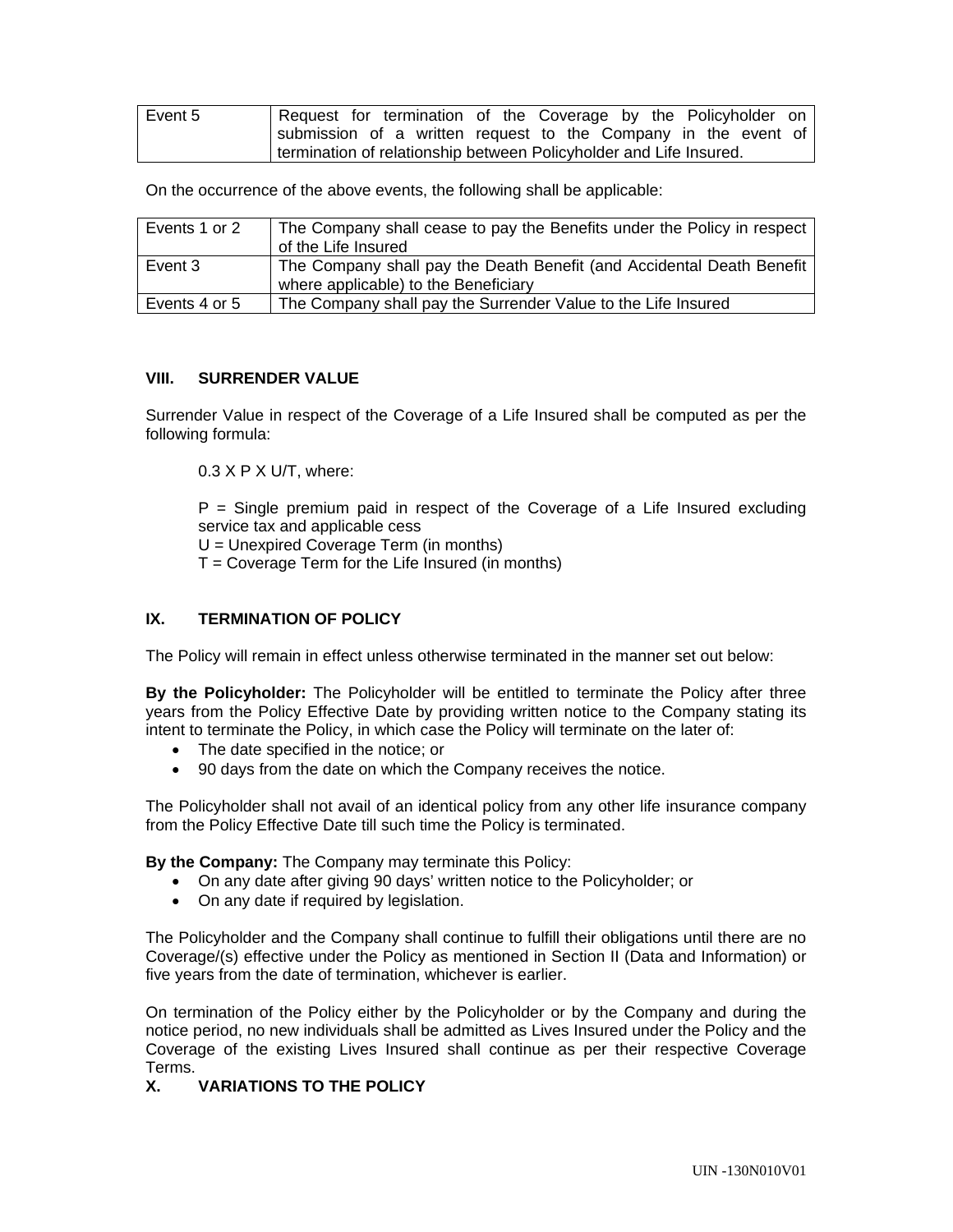The Company reserves the right to vary/change the type or form of the policy including the premium rates, terms and conditions of the Policy including the Schedules, in consultation with the Policyholder and providing a prior written notice of 90 days for effecting the same.

The change/variation will be considered effective on the date immediately subsequent to the completion of the notice period of 90 days. Such change/variation will apply subject to the approval of the Insurance Regulatory and Development Authority ('IRDA'), if required and only to Coverages hereunder becoming effective on or after the date of expiry of such notice. Any such change/variation in the terms and conditions of the Policy shall be given effect to by appropriate endorsements to the Policy signed by an authorised officer of the Company.

If the Policyholder objects to the intended variation/change to the Policy within a period of 90 days of the receipt of notice of the change, then the authorised representatives of both the Parties shall endeavour to resolve the matter amicably by accepting it with such changes as mutually agreed between the Parties. If the Parties do not come to a mutual agreement, then the Company has the right to discontinue the additions of any new Coverage under the Policy on completion of 90 days of the notice of the change. In such a case, the Company and the Policyholder shall mutually agree on an alternate group insurance product which shall be delivered prior to discontinuing additions of new coverage in the existing product, subject to the approval of the Insurance Regulatory and Development Authority ('IRDA').

Notwithstanding anything contained in the Policy, the provisions herein shall stand changed, altered, amended, modified, discontinued or superseded to such extent and in such manner as may be required with a short notice to comply with any change in the applicable law (including any regulations made or directions / instructions or guidelines issued by the Insurance Regulatory and Development Authority) or as may be necessary under a judgement or order of a court of law.

# **XI. LEGAL PROVISIONS**

# **Policyholder's acts binding on Life Insured/Beneficiary**

The Policyholder will act for and on behalf of the Life Insured in any matter relating to the Policy and Coverages.

### **Principal to principal relationship**

Both the parties shall act as independent service providers and neither party has the right, power or authority, whether expressed or implied to create any duty or obligation on behalf of the other nor can the liability of either party be interchanged.

### **Loan not available**

The Policyholder or the Life Insured will not be entitled to any loan under the Policy.

### **Governing Laws and jurisdiction**

The Policy is subject to the applicable legislations prevailing in India. All disputes of any kind whatsoever which may arise under or in connection with the Policy shall be subject to the exclusive jurisdiction of the courts in Mumbai.

# **Taxation**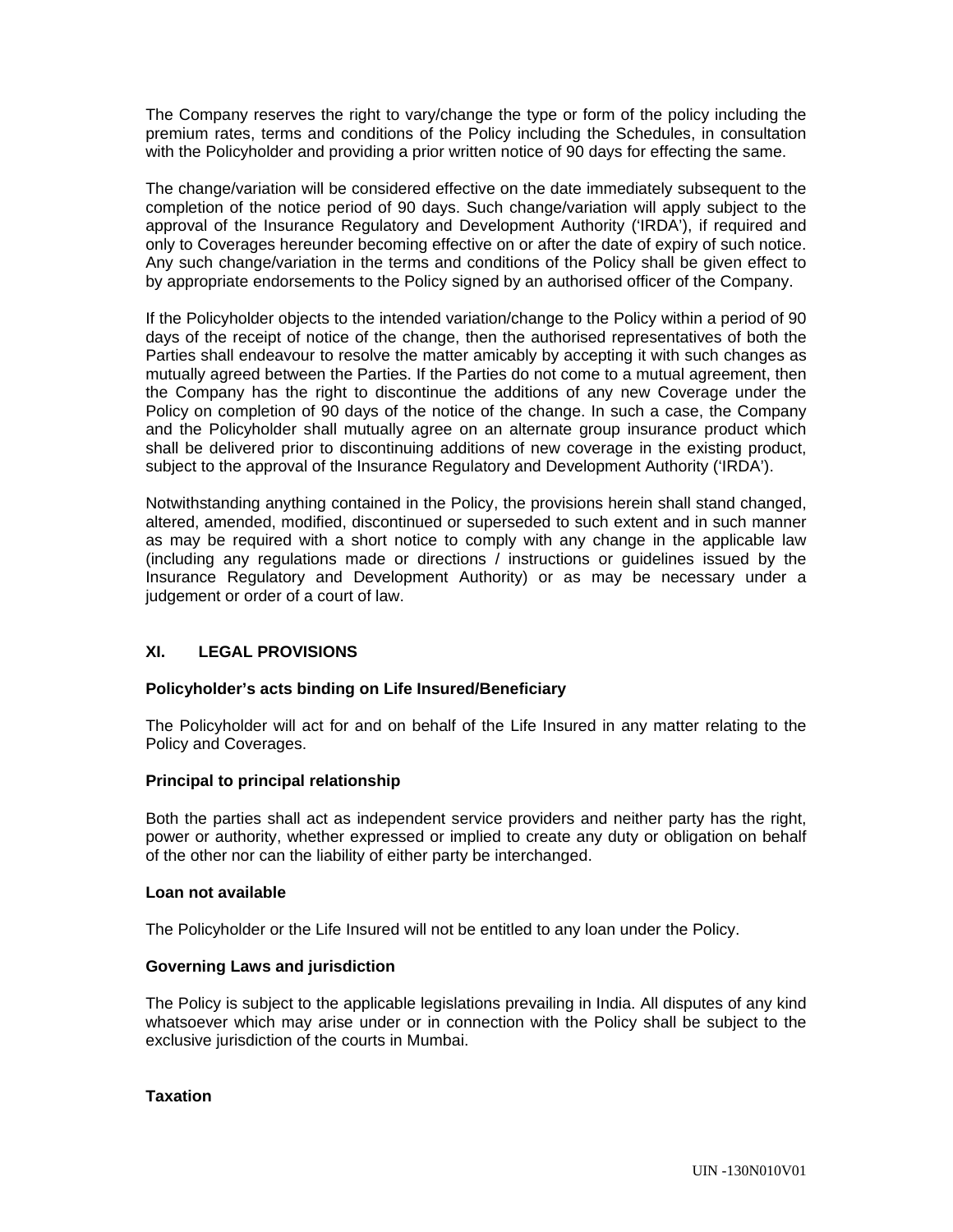- 1. The Life Insured under the Policy is eligible for tax benefits on the Coverage Premium paid in accordance with the provisions of the Income Tax Act 1961.
- 2. The tax benefits under the Policy would be as per the prevailing provisions of the tax laws from time to time and are subject to change.

In any case where the Company is liable to account to the revenue authorities for any taxes or duties or cesses under the Policy, the Company shall deduct such sums from the respective payment and the Company shall not be liable to the Life Insured or the Policyholder for the sums so deducted.